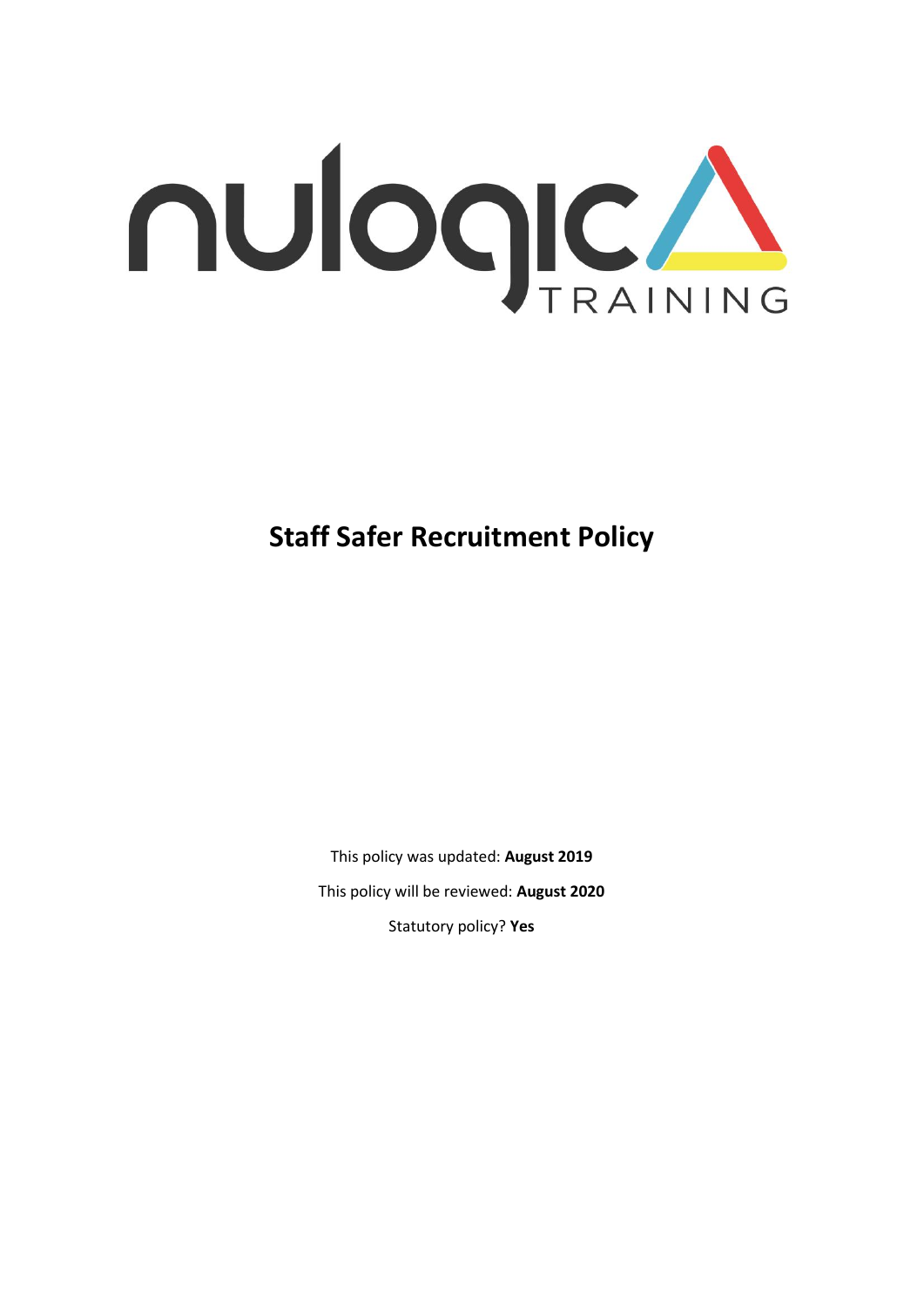# **Introduction**

Safe recruitment is central to the safeguarding of children and young people. All organisations which employ staff or volunteers to work with children and young people have a duty to safeguard and promote their welfare. This includes ensuring that the organisation adopts safe recruitment and selection procedures which prevents unsuitable persons from gaining access to children.

## **Planning and Advertising**

Nulogic Training are clear about the mix of qualities, qualifications and experience a successful candidate will need to demonstrate, and whether there are any matters that need to be stated in the advertisement for the post, to prevent unwanted applications. The recruitment process will be planned, including who will be involved, responsibilities and timescales.

The advertisement will include a statement about Nulogic Training's commitment to safeguarding and promoting the welfare of children, young people and Adults at Risk and reference to the need for the successful applicant to undertake an enhanced criminal record check where appropriate.

#### **Job Description**

Once a post becomes vacant or a new post is created at Nulogic Training, the job description and person specification will be reviewed/agreed to ensure compliance with safe recruitment guidance.

It will clearly state:

- The main duties of the post;
- The extent of contact/responsibility for children and young people;
- The individual's responsibility for promoting and safeguarding the welfare of the children/ young people/adults at risks. \*

#### **Person Specification**

It will include:

- The essential and desirable qualifications and experience;
- Other requirements needed to perform the role in relation to working with children and young people;
- The competencies and qualities that the successful candidate should be able to demonstrate.

#### **Information Pack to Candidates**

All information given to interested applicants will highlight the importance of the rigorous selection processes and the duty to safeguard and promote the welfare of children and young people. Proof of identity will be required, as well as a Disclosure and Barring Service check where appropriate.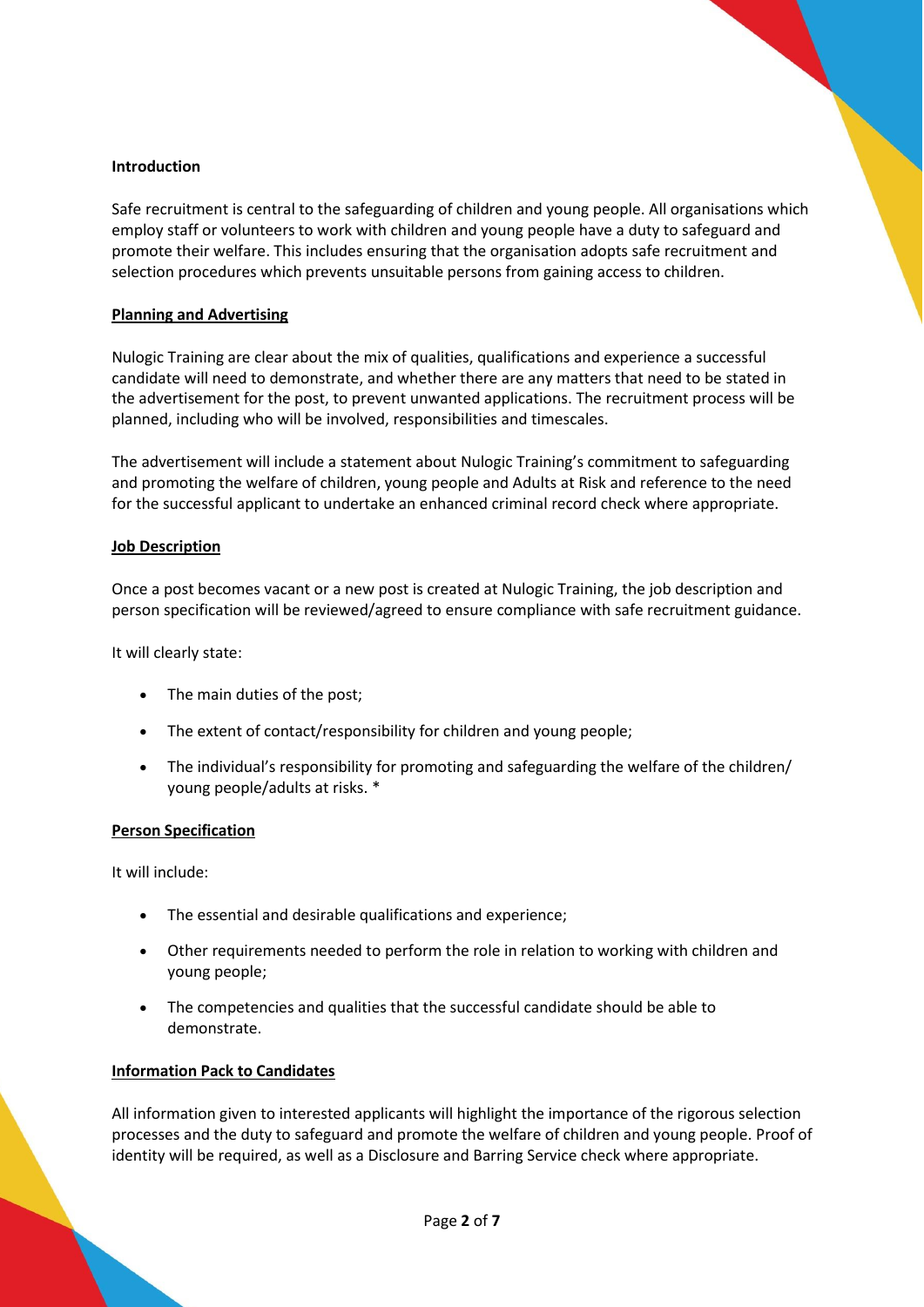The pack will include a copy of:

- The application form, and explanatory notes about completing the form;
- The job description and person specification;
- Relevant information about Nulogic Training Limited and the recruitment process;
- The agency's Child Protection Policy Statement;
- A statement of the terms and conditions relating to the post.

# **Application Form**

Nulogic have an application form to obtain a common set of core data. We do not accept curriculum vitae in place of an application form because this will only contain the information the applicant wishes to present and may omit relevant details. The applicant form/information pack will refer to Nulogic Training's commitment to safeguarding children. It will obtain:

- Identifying details of the applicant including current and former names, current address and National Insurance Number;
- NB: To comply with the Equality Act, Nulogic Training Limited will not ask the date of birth on the main application form, however this will be added to a diversity monitoring form, which is retained by HR/Personnel and not made available to those involved in the shortlisting process;
- A statement of any academic and/or vocational qualifications with details of awarding body and date of award;
- A full history in chronological order since leaving secondary education, including periods of any post-secondary education/training and part-time and voluntary work as well as full time employment, with start dates, explanations for periods not in employment or education/training and reasons for leaving employment;
- Details of referees. One referee should be the applicant's current or most recent employer/line manager, not a colleague. Normally two referees should be sufficient;
- An applicant is not currently working with children, but has done so in the past, it is important that a reference is also obtained from the employer by whom the person was most recently employed in work with children in addition to the current or most recent employer;
- References will not be accepted from relatives or friends.
- A statement of the skills and abilities, and competencies/experience that the applicant believes are relevant to his/her suitability for the post and how s/he meets the person specification;
- There will be an explanation that the post is exempt from the Rehabilitation of Offenders Act 1974;
- Information should be requested about any previous including spent convictions, cautions, reprimands, warnings or bind-overs.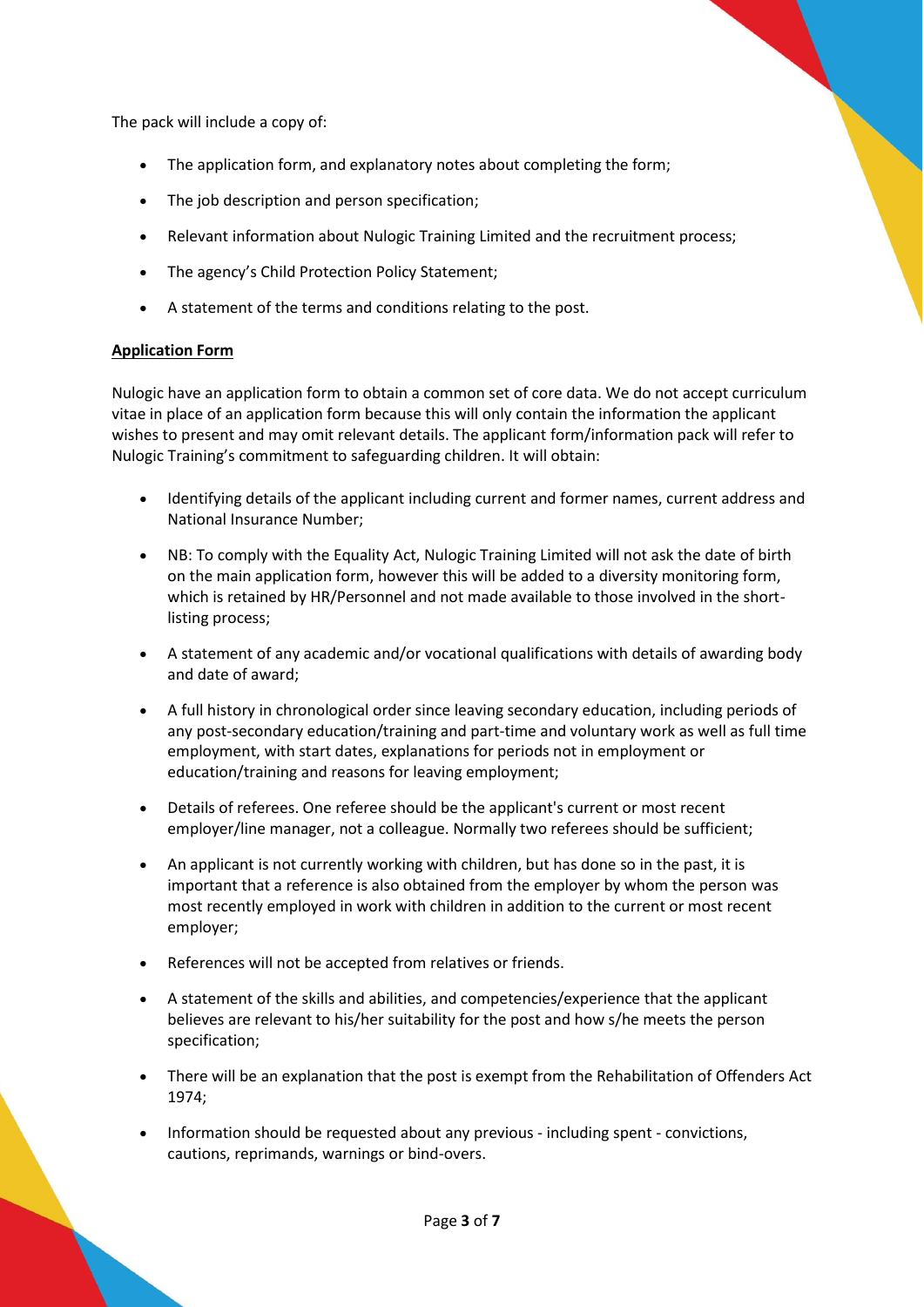## **Scrutinising and Short Listing**

The same selection panel will both short list and interview the candidate. At least one member of the panel will have undertaken safe recruitment and selection training.

All application forms will be scrutinised to ensure:

- They are fully and properly completed;
- The information is consistent and does not contain any discrepancies;
- Gaps in employment/training or a history of repeated changes of employment are identified;
- Incomplete applications should not be accepted;
- Any anomalies, discrepancies or gaps in employment and the reasons for this should be noted, so that they can be taken up as part of the consideration of whether to short list the applicant, as well as a history of repeated changes of employment without any clear career or salary progression or a mid-career move from a permanent to temporary post;
- All candidates will be assessed equally against the criteria contained in the person specification.

#### **Interviews**

- The interview will assess the merits of each candidate against the job description and person specification, and explore their suitability to work with children/young people/adults at risk;
- The interview will stress that the identity of the successful candidate will be checked thoroughly and, that where a Disclosure and Barring Service check is appropriate, prior to appointment there will be a requirement to complete an application for a Disclosure and Barring Service disclosure;
- All candidates will be required to bring with them documentary evidence of their right to work in the UK and their identity. Evidence should be as prescribed by UK Visas and Immigration and the Disclosure and Barring Service and can include a current driving licence or passport including a photograph, or a full birth certificate, and a document such as a utility bill or financial statement that shows the candidate's current name and address (please note that these latter two are time-limited and must be no more than 3 months old), and where appropriate change of name documentation. Some form of photographic ID must be seen;
- Candidates will be advised to bring documents confirming any educational and professional qualification(s). If this is not possible, written confirmation must be obtained from the awarding body. Also, documentation of registration with appropriate professional body;
- A copy of the documents used to verify the successful candidate's identity and qualifications will be kept for the personnel file.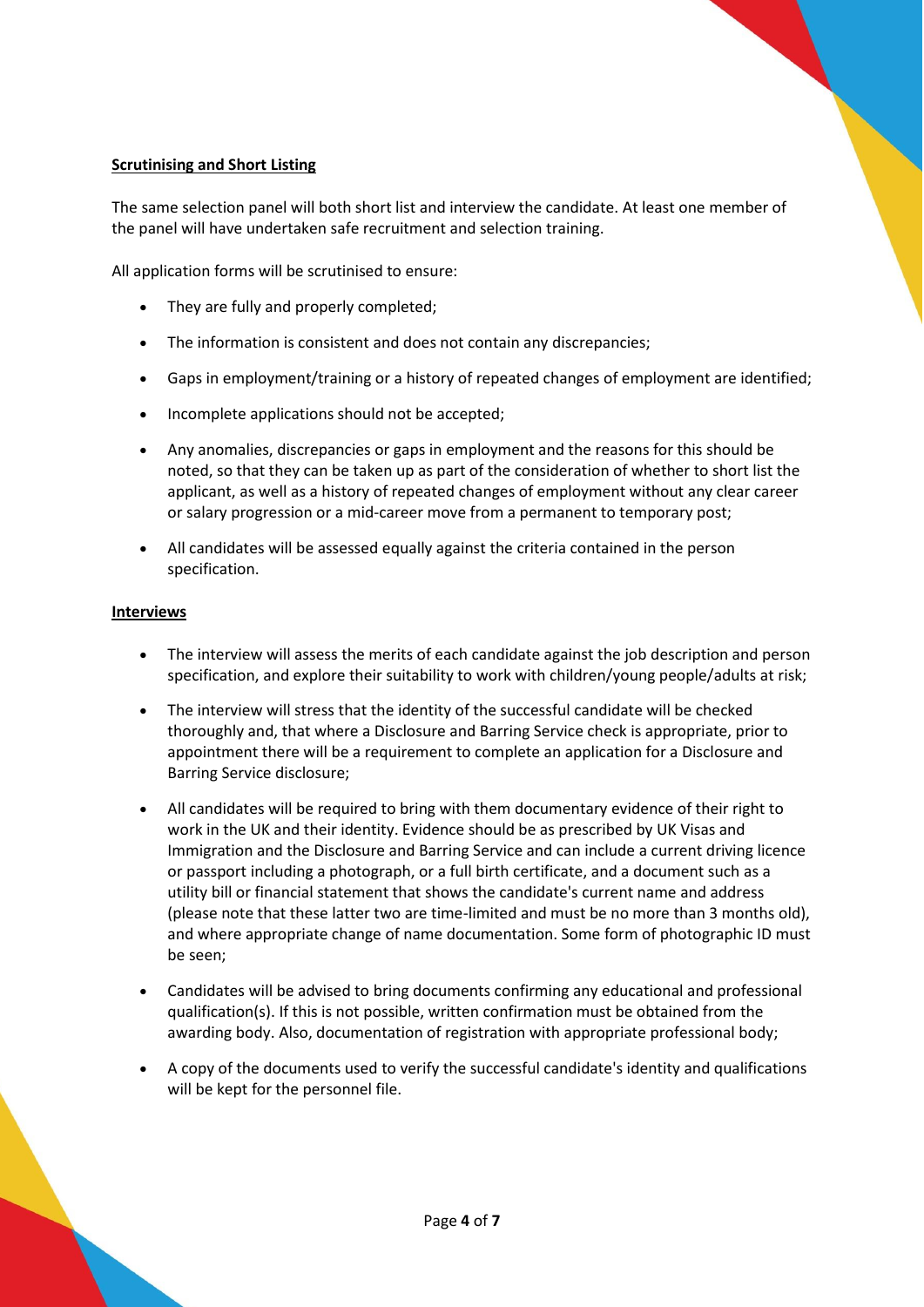## **Interview Panel**

A panel of at least two people is recommended, allowing one member to observe and assess the candidate and make notes, while the candidate is talking to the other. One member of the panel will be trained in safe recruitment practice.

The members of the panel will:

- Have the necessary authority to make decisions about the appointment;
- Meet before the interview to agree their assessment criteria in accordance with the person specification and to prepare a list of questions they will ask all candidates relating to the requirements of the post;
- Identity any issues they wish to explore with each candidate based on the information provided in their application form and in the references;
- Notes of the applicant's interview answers will be collated by chair of the panel and stored (by HR).

# **Conditional Offer of Appointment**

#### **Pre-Appointment Checks and References**

An offer of appointment to the successful candidate will be conditional upon:

- Receipt of at least two satisfactory written references, where possible confirmed by telephone;
- Verification of the candidate's identity;
- A satisfactory or enhanced Disclosure and Barring Service Disclosure, which includes a check of the Barred Lists, including an overseas 'Certificate of Good Conduct' or equivalent (unless the Disclosure and Barring Service Update Service applies);
- Evidence of permission to work for those who are not nationals of a European Economic Area country;
- Verification of the candidate's medical fitness;
- Verification of qualifications;
- Verification of successful completion of statutory induction/probationary period where appropriate.

All checks must be:

- Confirmed in writing;
- Documented and retained on the personnel file (subject to restrictions on the retention of information imposed by Disclosure and Barring Service regulations);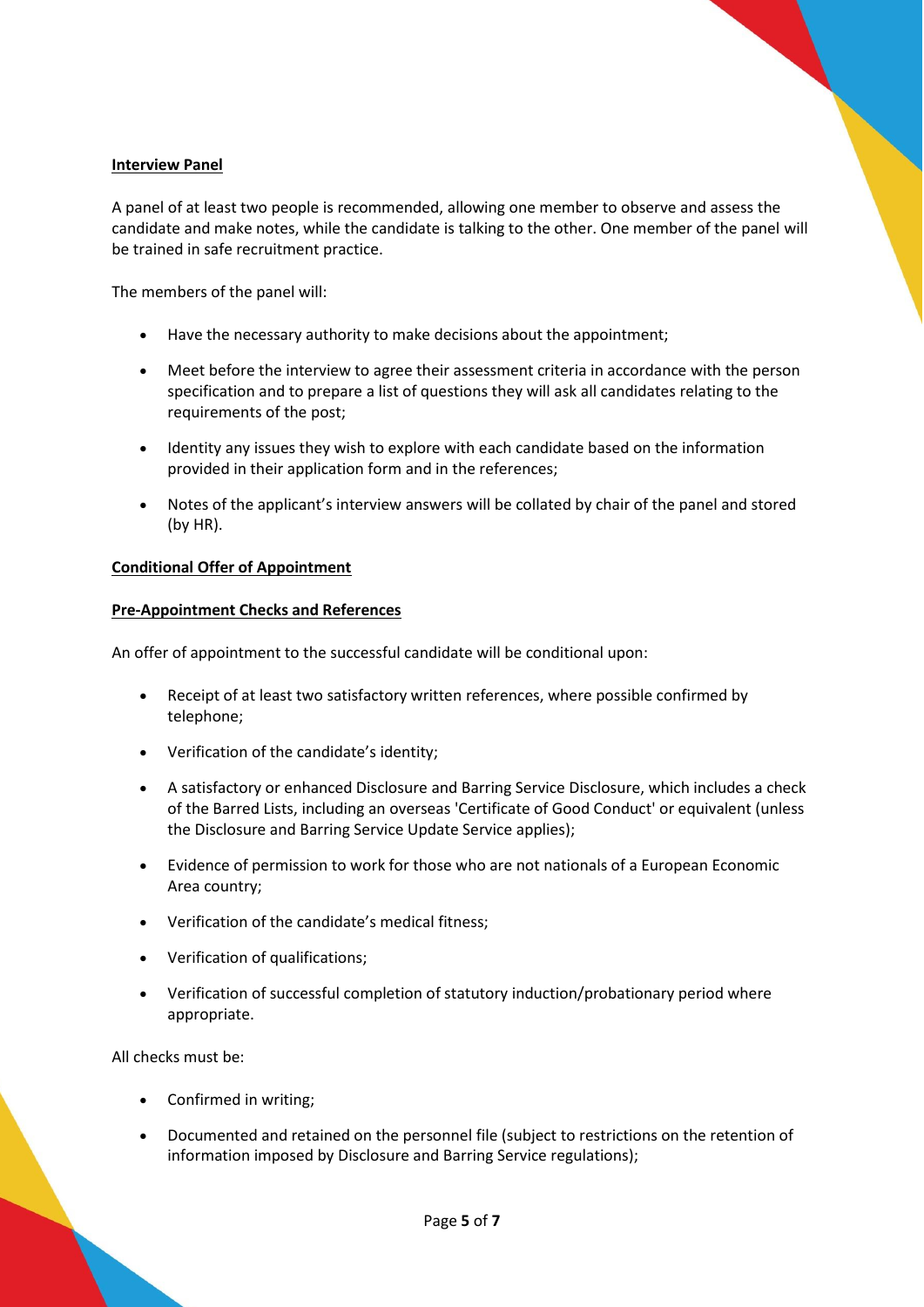• Followed up where they are unsatisfactory or where there are discrepancies in the information provided.

Where:

- The candidate is found to be on the Barred Lists, or the Disclosure and Barring Service Disclosure shows s/he has been disqualified from working with children by a Court;
- The applicant has provided false information in, or in support of, his/her application;
- There are serious concerns about an applicant's suitability to work with children.

These facts should be reported to the police and/or Disclosure and Barring Service (if they are not already aware). Anyone who is barred from work with children is committing an offence if they apply for, offer to do, accept or do any work which constitutes Regulated Activity or Work with Children. It is also an offence for an employer knowingly to offer work in a regulated position, or to procure work in a regulated position for an individual who is disqualified from working with children or fail to remove such an individual from such work.

# **Staff Records**

In relation to each member of staff appointed a record will be kept showing:

- Written references obtained and confirmed by telephone;
- Gaps in employment history checked;
- A satisfactory Disclosure and Barring Service /Enhanced Disclosure and Barring Service certificate obtained, with unique reference number and date;
- Reasons/decision to appoint despite criminal convictions (i.e. a Risk Assessment);
- Evidence of proof of identity (this will have been provided for the Disclosure and Barring Service check);
- Evidence of qualifications;
- Details of registration with appropriate professional body;
- Confirmation of right to work in UK;
- Record of interview questions and answers.

Records will be signed and dated by appointing manager/chair of the interview panel.